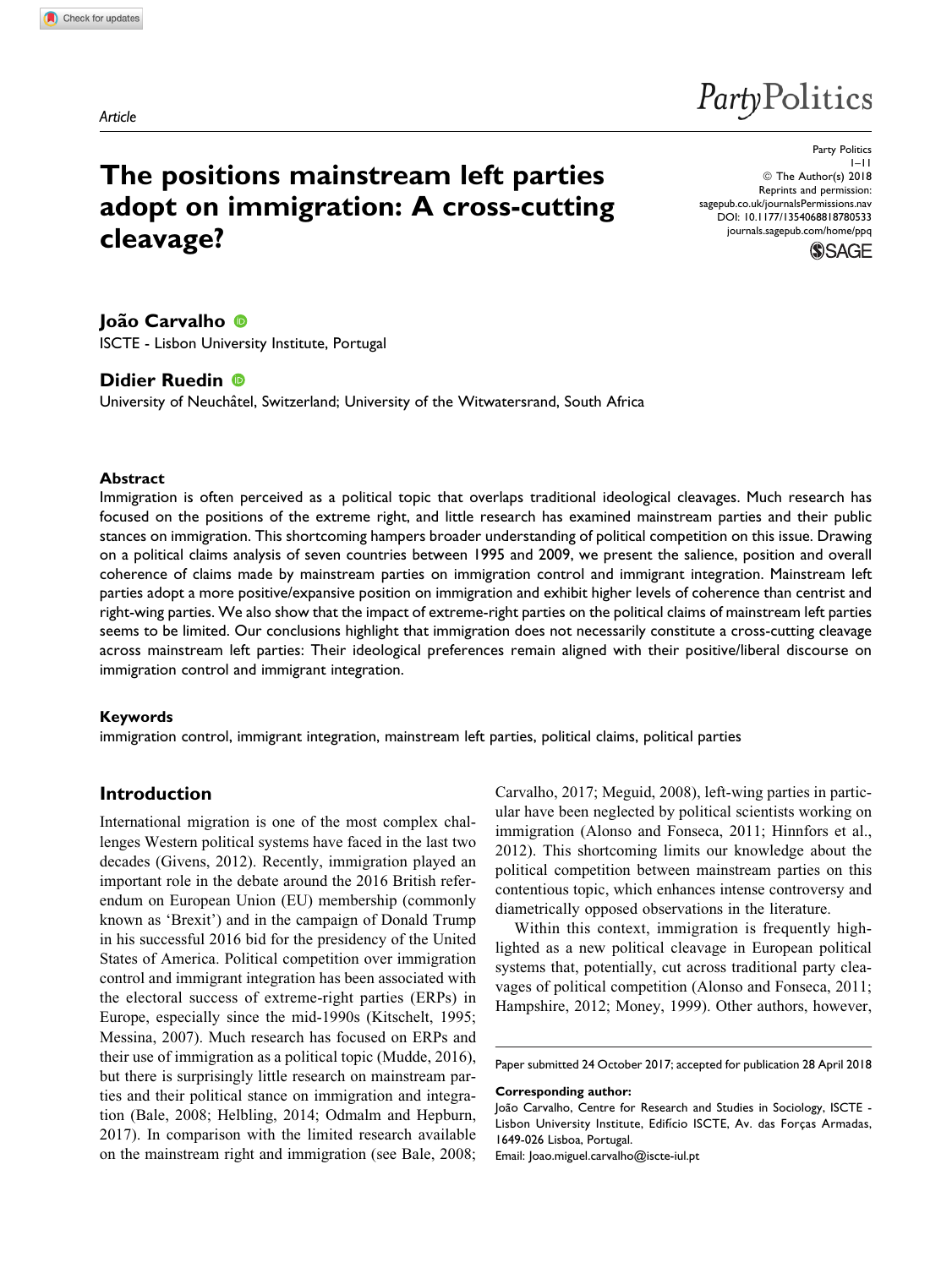suggest that the competition over immigration conforms to the left–right model since the ideological position of political parties still provides a consistent indicator of their liberal/ restrictive stances on this topic (Bale, 2008; Helbling, 2014). To some extent, these opposite conclusions can be related to the distinct research methods employed by the studies. In an attempt to shed light on the nature of mainstream political competition on immigration, in this article, we compare the relationship between the ideological position of left-wing mainstream parties and their political claims on immigration control and immigrant integration across seven European countries. Typically, we can expect the stances of mainstream political parties on the aforementioned issues to reflect the preferences of their constituents, but also that they guide and structure the political reasoning of constituents on political topics (Bale, 2008; Morales et al., 2015). With their seats in the legislature and direct access to cabinet positions, left-wing mainstream parties hold significant influence over policymaking and policy change as their centrist and right-wing counterparts (unlike most ERPs); thus, their role merits closer examination.

Based on the analysis of France, Germany and the United Kingdom between 1990 and 2002, Givens and Luedtke (2005) argue that the ideological positions of mainstream political parties play an important role in the design and reform of policies concerning the integration of settled immigrants. However, their work suggests only a feeble relationship with policies of immigration control. We follow this distinction between immigration control – attempts to bring in new immigrants or, typically, keep them out of the country – and immigrant integration, where the focus is on the incorporation of immigrants settled in the receiving country. This distinction is also emphasized by Meyers (2002), Geddes (2003) and Hammar (2010). As Bale (2008) highlights, however, the analysis by Givens and Luedtke should be tested on a wider range of countries and over time. We heed this call by examining four expectations related to the salience and the position of mainstream left parties on immigration control and immigrant integration in seven different countries between 1995 and 2009. This includes an evaluation of the influence of ERP on the political positions on immigration that mainstream left parties adopted in the public sphere.

Past studies focusing on the positions adopted by governing parties on immigration assessed the relationship between being right-wing and having a negative stance on immigration (e.g. Breunig and Luedtke, 2008; Koopmans et al., 2010). Using data from the Comparative Manifesto Project (CMP) between 1987 and 1999 concerning 18 Organisation for Economic Co-operation and Development countries, Breunig and Luedtke (2008) highlight that there is no significant statistical relationship between the positions of governing parties on immigration and the ideological orientation of the parties.<sup>1</sup> Drawing on a longer period – 1975 to 2005 – and 18 West European countries, Alonso and Fonseca (2011) come to a contradictory conclusion, namely that 'the more to the right a party stands, the more sceptical its attitudes to immigration' (Alonso and Fonseca, 2011: 873). Alonso and Fonseca also suggest that this relationship between left–right ideology and position on immigration is weaker for left-wing parties, which are supposedly more vulnerable to the challenge of the extreme right than the mainstream right. Focusing on frames employed by parties in claims in newspapers, Helbling (2014) finds that left-wing parties are more likely to highlight moral universal arguments (involving fairness and equality, group discrimination, or human rights; see also contributionsin van der Brug et al., 2015; Ruedin, 2017; Rosenberger and Ruedin, 2017).

The present study contributes to this literature by comparing the political claims of mainstream left parties and their competitors on immigration control and immigrant integration drawing on an extensive media analysis by van der Brug et al. (2015). Claims analysis of newspapers seems more suitable to examine the political competition on immigration from a dynamic longitudinal perspective than party manifestos, which are mostly driven by shortterm electoral objectives, possess weak dissemination (Carvalho, 2014) and remain unchanged until the subsequent election. Notwithstanding the observation of media's selection bias and descriptive bias, newspapers allow claims by parties to have an impact on a much broader audience and provide a better source from which to develop a longitudinal and cross-national analysis of the reported mainstream parties' positions in the public sphere (Helbling, 2014). It can be argued that only by passing the media filter the claims and positions in party manifestos become more generally politically relevant (van der Brug et al., 2015), but – focusing on institutional settings – Boräng  $(2012)$  highlights that in Sweden some parties publicly defended 'generous' asylum policies yet supported more restrictive policies in parliament. In the present study, news reports about parliamentary actions are included, which should alleviate some of the differences between electioneering and party position.

Past research concluded that press reports are generally accurate and not deviate from accepted standards of reliability and validity when the focus is not on absolute numbers (Earl et al., 2004; Koopmans and Statham, 2010). In the present study, we capture public statements and are not interested in relating these to policy outcomes. We assume that policy outcomes have little impact on party politics and voting unless they are debated and politicized – in which case they are captured in the data used. In contrast to existing studies, we examine both salience and position. Salience measures the relative frequency at which parties make public claims about immigration, while position distinguishes between positive/expansive (if they are open to immigration flows, support cosmopolitanism and multiculturalism) and negative/restrictive claims (expressing opposition to inflows or pronational and monocultural positions; see van der Brug et al., 2015).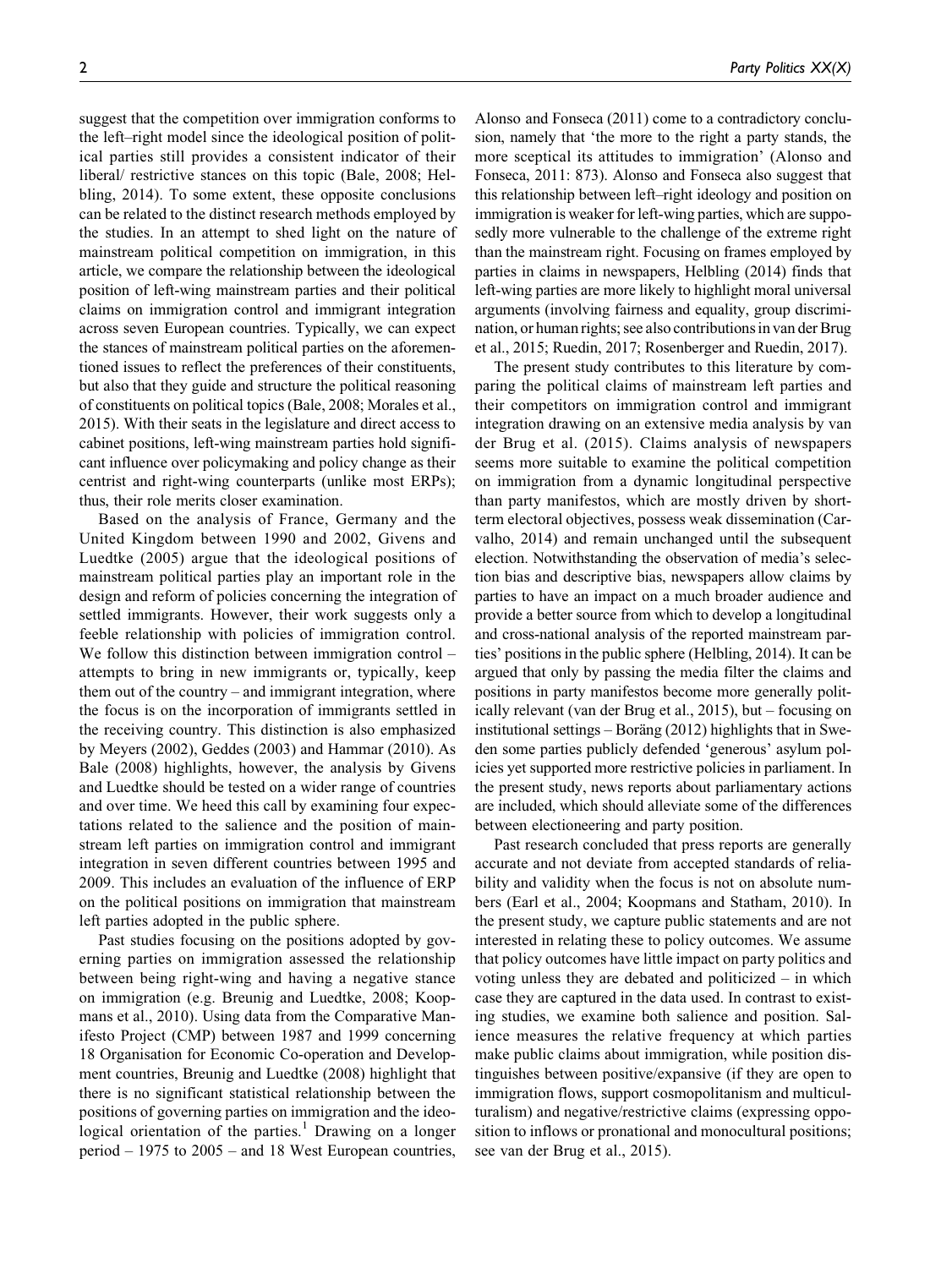The article initially explores the dilemma posed by immigration to the mainstream left parties and presents the expectations tested in the cross-national analysis. The comparative analysis first examines the salience of immigration in the claims made by mainstream left parties, before exploring the position of these claims. We consider positions on immigration control and immigrant integration, as well as the levels of coherence of the claims by left-wing parties. Mainstream left parties make proportionally fewer claims about immigration, adopt a more positive/expansive position on immigration and exhibit higher levels of coherence than those of centrist and right-wing parties. We highlight a consistent link between the left-wing ideology of mainstream parties and the position of claims on immigration control and immigrant integration, which challenges the conclusions in the literature suggesting that immigration constitutes a crosscutting cleavage. These associations can be found for both immigration control and immigrant integration. In a separate section, we examine whether the presence of ERP affects the salience or position of mainstream left parties. We argue that the presence of ERP in national legislatures or governments does not have a substantive impact on the overall strategies of left-wing parties on immigration as has been suggested. We conclude that the ideology of political parties provides a consistent indicator of their stances on immigration: Immigration generally does not cut across traditional ideological boundaries of party families in the selected countries.

## The left's immigration dilemma

Although the impact of immigration control and immigrant integration on political competition has been studied in the context of centre–right parties' electoral strategies (Bale, 2008), these topics also pose salient challenges to the mainstream left. The strategies of centre–left and left-wing parties on immigration control and immigrant integration must attain a delicate balance between competing political pressures (de Haas and Natter, 2015). On the one hand, an important section of the electorate on the left is formed by voters with high levels of education and income who tend to have cosmopolitan worldviews and liberal sociocultural values (Alonso and Fonseca, 2011; Rennwald and Evans, 2014). On the other hand, left-wing parties often depend on the electoral support of the working class, members of which often feel threatened by globalization and direct competition with unskilled immigrants in the lowest segments of the labour market (Norris, 2005; Pecoraro and Ruedin, 2018), not least in a context of deindustrialization. By imposing limits on immigration, left-wing parties can retain collective power and social harmony in the labour market, while a 'laissez-faire' approach might lead to wages being undercut and to the undermining of collective bargaining (Odmalm and Bale, 2015). With this internal division, parties on the left are likely to alienate (potential) voters if they adopt a clear stance on immigration control

and immigrant integration and are strategically better off when focusing on issues which unite their electorate. We can formulate the following expectations:

### Salience expectation

(a) Mainstream left-wing parties make fewer claims on immigration (including immigration control and immigrant integration) than centrist and right-wing parties.

Past research suggests that left-wing parties are likely to perceive immigrants as potential new voters, because immigrants tend to belong to the working class – the historical voter base of the left (Givens and Luedtke, 2005; Rennwald and Evans, 2014). This perception supports a positive/expansive approach to the expansion of immigrant rights and access to naturalization in light of the potential electoral benefits derived (Money, 1999). Most European states, however, restrict the political rights of immigrants, congruent with public opposition to expansive positions (Breunig and Luedtke, 2008): This works as a strong disincentive to the adoption of positive/expansive positions on immigration control. Following an interests-based approach, we can expect mainstream left parties to support positive/expansive integration policies but converge with right-wing governments on negative/restrictive policies of immigration control (Givens, 2012; Givens and Luedtke, 2005). Nonetheless, research conducted on the development of immigrant rights in 10 European countries between 1980 and 2008 failed to identify a consistent relationship between a higher level of immigrant rights and government incumbency of left-wing parties (Koopmans et al., 2010; see also de Haas and Natter, 2015). With the claims data from newspapers, we can systematically test the potential difference between the stances adopted by mainstream parties on immigration control and immigrant integration and need not rely on policy outcomes where multiple stakeholders may share responsibility:

### Positional expectations

- (a) Mainstream left-wing parties adopt more positive/ expansive positions on immigration control than centrist and right-wing parties and
- (b) mainstream left-wing parties adopt more positive/ expansive stances on immigrant integration than their competitors.

Generally, mainstream left-wing parties adhere to social egalitarianism and solidarity, values embodied in a universalist approach that embraces immigrants and rejects nationalist stances (Alonso and Fonseca, 2011). In their party manifestos, left-wing parties emphasize socioeconomic equality, a strong and universal welfare system and a widespread public school system (Hinnfors et al., 2012). These priorities are inclusive and extend to many disadvantaged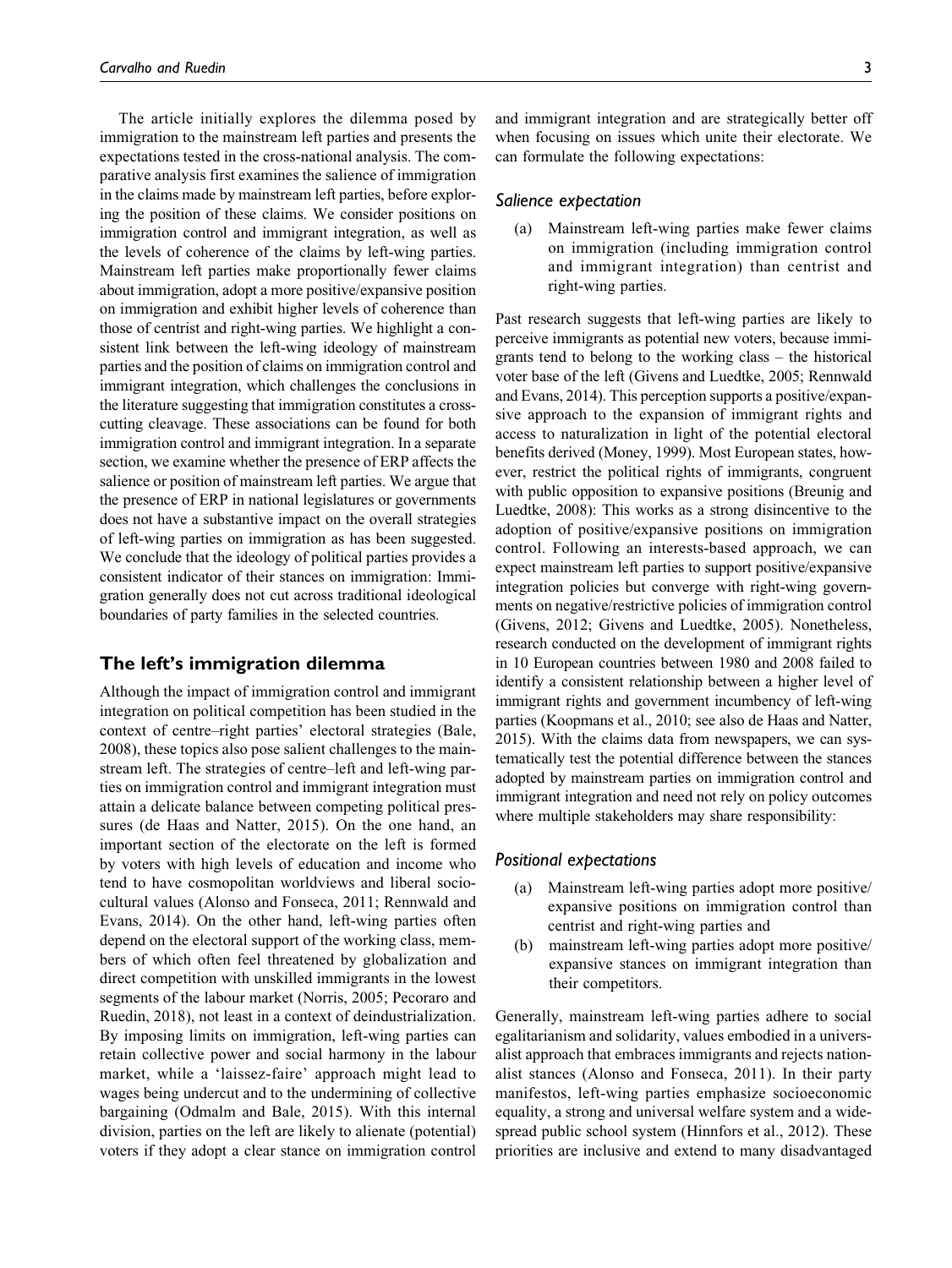groups in society, including members of ethnic minority groups (Messina, 2007). Research conducted on members of the European Parliament in the early 2000s suggests that 'partisans of the left' were more likely to favour an extension of immigrant rights and an increase in immigration than their right-wing counterparts (Lahav, 2004). In this context, centre–left parties can also face pressures from new postmaterialist parties – notably the Greens – that regard immigration as a fundamental human right and the acceptance of newcomers, in particular refugees, as demonstrations of international solidarity (Alonso and Fonseca, 2011; Odmalm and Bale, 2015; Rosenberger and Ruedin et al., 2018). These pressures can divert voters with cosmopolitan views and members of ethnic minority groups away from mainstream left parties. Given the shared left-wing ideology, we expect stronger coherence and less polarization in the position of political claims on immigration control and immigrant integration among mainstream left parties than among their right-wing competitors:

## Polarization expectation

- (a) Mainstream left-wing parties are less polarized on immigration control than right-wing parties, and
- (b) mainstream left-wing parties are less polarized on immigrant integration than right-wing parties.

Mainstream left parties face three additional challenges regarding political competition on immigration when there is a successful ERP (Bale et al., 2010; Meguid, 2008). First, ERPs adopt valence strategies to capitalize on their issue ownership of immigration, a tactic that benefits the centre– right parties to the detriment of the mainstream left. Second, the extreme right can attract voters from mainstream left parties, particularly those with authoritarian attitudes and those on the left of the state–market cleavage (Norris, 2005). Third, ERPs recurrently provide direct or indirect support to centre–right minority or coalition governments – in several countries, to the detriment of left-wing governments (Bale et al., 2010). It follows that, in the face of a challenge by centre–right or ERP, mainstream left parties will shift their stances closer to the attitudes of the median voter and adopt a more negative/restrictive position towards immigration control and immigrant integration (Alonso and Fonseca, 2011; van Spanje, 2010). We assess this expectation across four selected case studies with electorally successful ERP.

## Competition expectation

- (a) Mainstream left-wing parties adopt relatively more negative/restrictive positions on immigration control if there is an electorally successful ERP, and
- (b) mainstream left-wing parties adopt relatively more negative/restrictive positions on immigrant integration if there is an electorally successful ERP.

## Case selection and methods

We draw on the claims analysis conducted by van der Brug et al. (2015), thus following their country selection. The data cover claims by a broad selection of political actors in seven European countries between 1995 and 2009. van der Brug et al. (2015) justify their country selection – Austria, Belgium, Ireland, the Netherlands, Spain, Switzerland and the United Kingdom – as a means of observing variation with regard to two characteristics: the intensity of immigration and the date when substantial immigration flows started on the one hand and the nature of the party systems (two-party vs. multiparty systems) on the other. The countries include old countries of immigration with and without a colonial past (Belgium, Netherlands, the United Kingdom, Austria and Switzerland) and new countries of immigration (Spain and Ireland). For the purposes of this article, there is also a variation in the presence of ERP (Austria, Belgium, the Netherlands and Switzerland). With this, the data are well suited to examine patterns of mainstream party competition on immigration control and immigrant integration.

The claims analysis by van der Brug et al. (2015) randomly selected 700 days for each country or the two dominant language areas in the case of Belgium and Switzerland. For each selected day, all articles on immigration control and immigrant integration were sampled from two national newspapers. Sampling was done manually by checking all articles in the newspapers – no keywords were used for this; van der Brug et al. collected over 7000 articles from broadsheet and tabloid newspapers and manually coded over 10,000 claims in these articles. The selection of different media outlets in each country provides a more heterogeneous analysis of the way political parties' positions are portrayed in the mass media, enhancing the reliability and validity of the analysis by minimizing problems of journalistic bias (Koopmans and Statham, 2010). The share of claims by left-wing parties as part of all claims by political parties is our first outcome variable.

A relevant claim consists of a purposive public political demand, a criticism or a comment that (potentially) affect the interests of immigrants, and newspaper articles may contain multiple claims. For each claim, van der Brug et al. coded many characteristics, like who made the claim (actor), what justification they used, about which immigrant group they talked or whether the claim would have a positive or negative bearing on an immigrant group (position). The position is measured on a 5-point scale ranging from negative/restrictive to positive/expansive. We derive our positional outcome variable, the position of parties, by averaging the position of their claims about immigration. This is sometimes referred to as the 'tone' of claims. From the overall data, we focus on a particular subset: 1550 claims by (representatives of) political parties. During coding, the 'name of the organization an actor is affiliated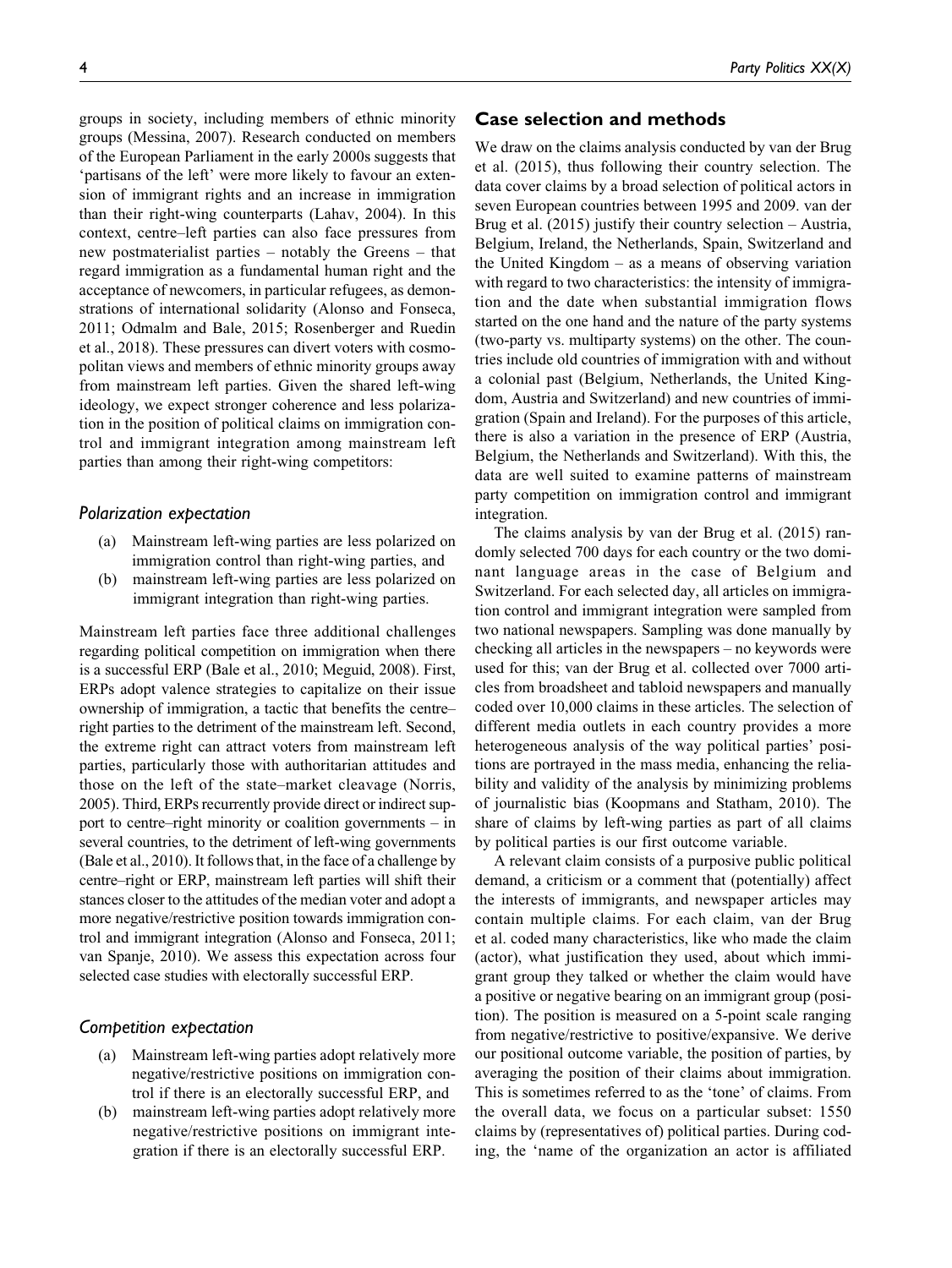with' was noted, of which we only consider formally organized political parties.

We drew on documentation by van der Brug et al. (2015) to identify parties as left-wing and verified this information against Manifesto Research on Political Representation (MARPOR) (Lehmann et al., 2016). At this stage, we also classified the smaller parties not covered by van der Brug et al. We also used information by MARPOR to identify major party families, which allows us to check whether the results presented for left-wing parties are generally applicable to all kinds of left-wing parties or unique to socialist, communist or green parties. This analysis is carried out as a robustness check, and we have no expectations about likely differences between different kinds of left-wing parties.

The data by van der Brug et al. (2015) differentiate between claims about immigration control and immigrant integration. Immigration control (or immigration policy) refers to the regulation of flows of immigration as it relates to border crossing (labour, family reunion, asylum and irregular immigration), as well as the control of foreign citizens settled within the country (Geddes, 2003). Therefore, it refers to the rules and procedures that frame the admission (either temporary or permanent), settlement and removal of foreign citizens in and from the host countries, which remain a prerogative of national governments (Hammar, 2010). Foreign citizens can evade immigration control when they access full citizenship of the country of destination through naturalization. By contrast, immigrant integration (also referred to as immigrant policy) considers the conditions provided by the host state for the settlement of foreign citizens in their territory (Hammar, 2010). This category includes the implementation of provisions and policies such as basic legal and social protection, anti-discrimination legislation, multicultural education or access to full citizenship through naturalization (Favell, 2001).

Analytically, we draw on descriptive statistics, as well as hierarchical models where periods are nested in countries, using a Gaussian identity link. To capture salience and position, the share or interpolated median position of claims by left-wing parties is calculated for each countryyear, yielding 105 observations. The predictor variables are the share of left-wing parties in parliament, whether leftwing parties were in government and the presence of ERP in parliament or government. These models also control for the relative salience of immigration (compared with other years and countries), the share of immigrants in the population, gross domestic product (GDP) growth, period and country. Modelling was carried out in R (R Core Team, 2017) and the package *brms* (Bürkner, 2017).

## Salience of political claims on immigration control and integration

In Figure 1, we show that right and centrist parties systematically make more claims on immigration than



Figure 1. Share of claims by left-wing parties over time. Note: The dashed line indicates 50% of claims; overall 57% of claims are made by right and centre–right parties, with 43% of claims being made by left-wing parties; see Tables A1 and A2 in the Online Appendix for the distribution by country and the distribution of different kinds of left-wing parties over time.

mainstream left parties in the selected timeframe. The figure uses aggregate data and shows the share of claims on immigration made by left-wing parties over time. The dominance of right and centrist parties is only disrupted in 2001 and 2003, when the number of claims associated with left-wing parties is larger. It appears that, for centrist and right-wing parties, immigration is more salient in their electoral strategies than for mainstream left parties. With this, we find support for the salience expectation.

The analysis of the patterns of claims-making observed at the country level in Table A1 in the Online Appendix suggests that mainstream left parties were more present in the political debate on immigration in Austria, Ireland and Spain, whereas in Belgium, Switzerland, the Netherlands and the United Kingdom, centrist and right-wing parties dominate claims on immigration. This dominance of centrist and rightwing parties was particularly strong in Switzerland and Britain. The analysis by country highlights that there is a substantial variance in the extent to which left-wing parties draw on immigration in their debates. This variance suggests that endogenous explanatory factors should be explored to explain the cross-national differences. Table A2 in the Online Appendix shows that the dominance of left-wing parties can be observed across different party families on the left. In a multivariate regression analysis (Table A3), the share of claims by left-wing parties is primarily determined by a left-wing government (predicted 6 percentage point increase, with a 95% credibility interval [CI] from 3 to 9 percentage points) and not the strength of left-wing parties in parliament (predicted 10percentage point decrease, with a 95% CI from  $-37$  to  $+14$  percentage points).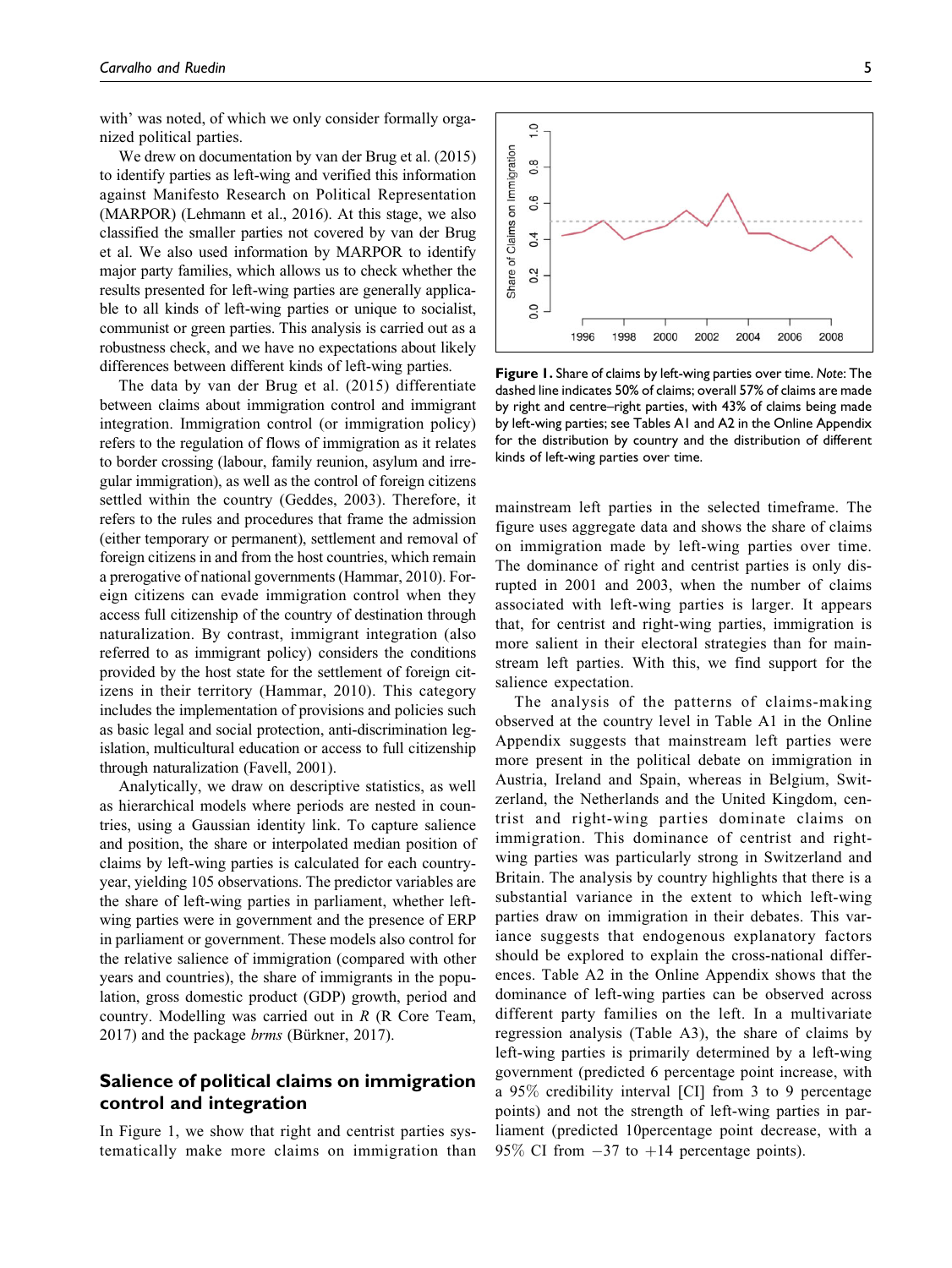

Figure 2. Position on immigration by party family over time. Note: All countries are combined. The dashed line indicates a neutral position; interpolated median positions are calculated for each year: red (top) line for left-wing parties; blue (bottom) line for right and centre–right parties.

## Political claims on immigration on immigration control and integration

We observe a positive relationship between the ideological affiliation of parties and the position of their claims on immigration control. Drawing on aggregate data at the national level, mainstream left parties consistently adopt a clear positive/expansive position on immigration control from 1995 to 2009 (left panel of Figure 2). During the entire period, left-wing parties clearly made more positive/expansive claims in the news than centrist and rightwing parties (see also Ruedin, 2017); when averaged across time, the interpolated median for left-wing parties is 0.78 and -0.37 for centrist and right-wing parties. Centrist and right-wing parties tend to adopt negative/restrictive positions, although in the late 1990s, we observe rather neutral positions. This trend suggests that the competitors of leftwing parties radicalized their discourse on immigration during the 2000s compared with the late 1990s. In multivariate regression analysis, left-wing position is a consistent positive covariate, even after controlling for left-wing parties being part of government, as well as (unspecified) time and country specificities (Table A4, top). Partisanship is an important predictor of the position of political claims on immigration control in the public sphere. Overall, there is a consistent relationship between left-wing ideology of political parties and a positive/expansive stance on immigration – irrespective of whether we examine immigration control or immigrant integration.

Drawing on the analysis of political claims on immigration control at the country level, mainstream left parties adopted a consistent positive/expansive position across six of the seven countries (Table 1). In Britain, the interpolated median value of the claims by the British Labour Party is neutral (Tables 1 and A6): The British centre–left has adopted an ambiguous approach on immigration control, as the Labour Party seemed less prone to adopt a positive/ expansive position than their counterparts in the other countries. The British centrist and right-wing parties adopted the most negative/restrictive position on immigration control among the countries covered, as indicated by the interpolated median value of  $-0.83$ . These can help to understand the prominence of immigration in the British political agenda from 2000 onwards, including the 2016 referendum on EU membership (Carvalho et al., 2015; Hobolt, 2016).

Remarkably, the countries where mainstream left parties made more claims on immigration control and integration than centrist and right-wing parties (Austria, Ireland and Spain) are also the countries where the left-wing parties adopted a clearly positive/expansive position towards immigration control (Table 1). Furthermore, a positive/ expansive mainstream party consensus spanning both the left and the right was identified in Ireland – both for immigration control and immigrant integration – although the number of claims recorded in Ireland is smaller than in other countries. Considering all countries, the patterns observed at the national level indicate that convergence between the political claims of mainstream parties on immigration control is uncommon, while polarization is intense in most countries. This tendency for left-wing parties to have a more positive/expansive stance on immigration can be found across countries, time, issues and party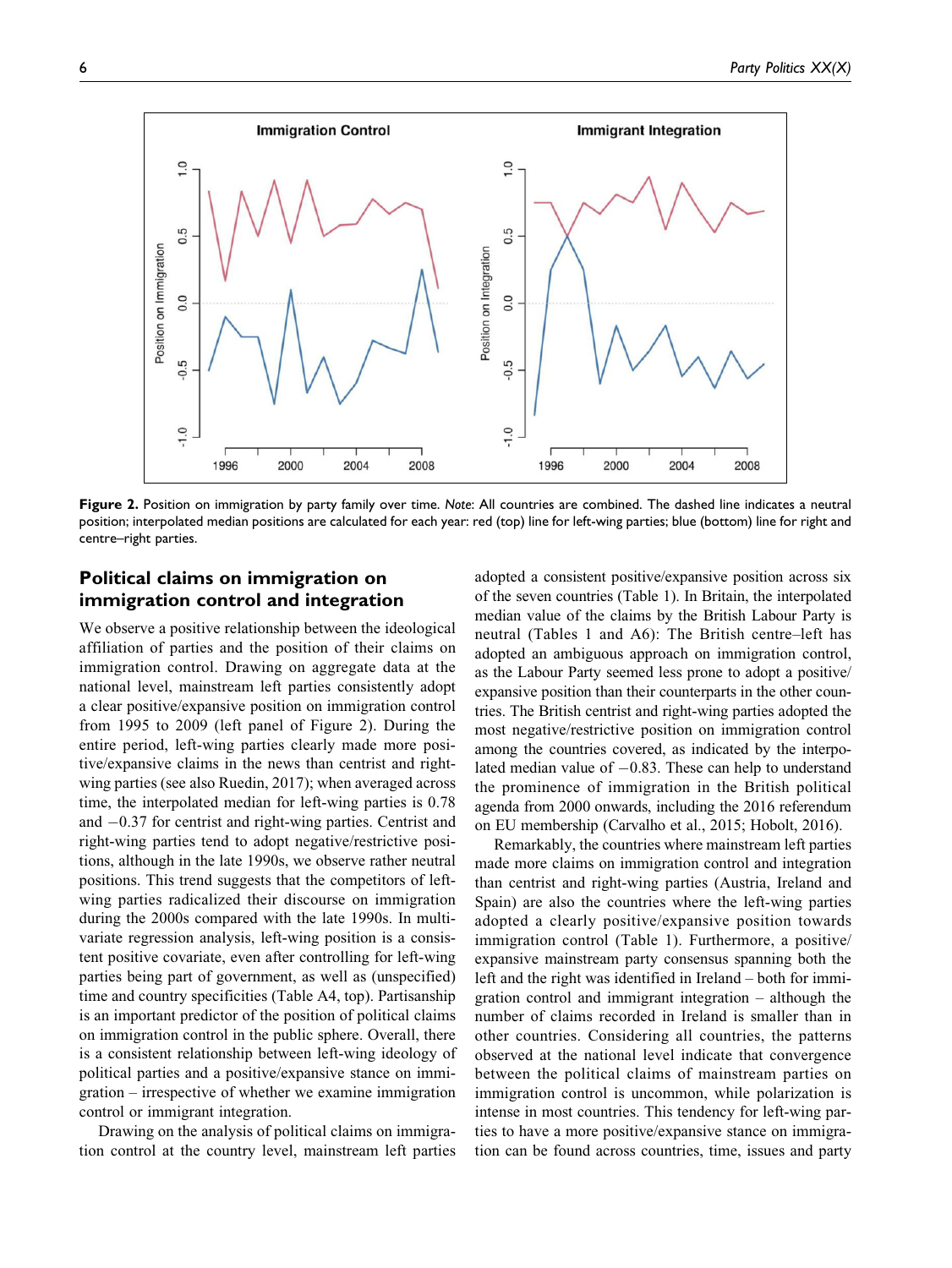|                       | All     | Austria | <b>Belgium</b> | Switzerland | Spain  | Ireland | The Netherlands | The United Kingdom |
|-----------------------|---------|---------|----------------|-------------|--------|---------|-----------------|--------------------|
| Immigration control   |         |         |                |             |        |         |                 |                    |
| Right and centre      | $-0.33$ | $-0.64$ | $-0.12$        | $-0.37$     | $-0.2$ | 0.38    | $-0.16$         | $-0.83$            |
| Left parties          | 0.68    | 0.74    | 0.21           | 0.38        | 0.5    | 0.65    | 0.81            | 0.00               |
| Immigrant integration |         |         |                |             |        |         |                 |                    |
| Right and centre      | $-0.38$ | $-0.51$ | $-0.52$        | $-0.12$     | 0.12   | 0.71    | $-0.32$         | $-0.260$           |
| Left parties          | 0.88    | 0.54    | 0.60           | 0.50        | 0.64   | 0.70    | 0.88            | 0.75               |

Table 1. Position on immigration by party family at the national level.

Note: interpolated median values, possible range from  $-1$  (negative/restrictive) to  $+1$  (positive/expansive).

Table 2. Polarization over immigration by party family.

|                  |      | Immigration control Immigrant integration |
|------------------|------|-------------------------------------------|
| All parties      | 0.42 | 0.50                                      |
| Left-wing        | 0.22 | 0.19                                      |
| Centre and right | 0.40 | 0.36                                      |

Note: polarization ranges from 0 to  $+1$ , with higher values indicating more polarization.

families of the left (Tables A4–A7 in the Online Appendix).

The analysis of the position on immigration control suggests a lower degree of polarization among left-wing parties than among centrist and right-wing parties (Table 2). Here, we use Van der Eijk's (2001) measure of agreement, subtracted from one to express polarization. Larger values indicate greater polarization. Levels of polarization are substantially lower among left-wing parties: There is strong coherence between their ideological preferences. Given this, we find clear support for our polarization expectation. We suggest that this reflects the fact that the position of left-wing parties on immigration is constrained by their ideology, which prevents them from taking negative/ restrictive stances on immigration.

Looking at political claims on immigrant integration (right panel of Figure 2), mainstream left-wing parties adopt an overwhelming positive/expansive approach. In the period under study, we observed the least positive/expansive claims on immigrant integration by mainstream left parties in 2003 and 2006 (0.57 on a scale from  $-1$  to  $+1$ ). Compared with the patterns observed on immigration control, mainstream left parties seem to adopt a slightly more positive/expansive stance on immigrant integration than on immigration control. Figure 2 also suggests that the positive/expansive positions become more consistent over time. By contrast, centrist and right-wing parties adopted a restrictive stance on the integration of immigrants, especially after the end of the 1990s. Between 1996 and 1998, centrist and right-wing parties converged on a positive/expansive position on this issue, but this deviant pattern was not repeated during the 2000s. Like the mainstream left, centrist and right-wing parties adopt a less

restrictive position on immigrant integration than on immigration control, which suggests that immigrant integration is less divisive than immigration control – both within and across parties (refer Table 2).

Drawing on the analysis of political claims on immigrant integration at the country level, mainstream left parties overwhelmingly adopted a positive/expansive position on immigrant integration across the seven selected countries (bottom of Table 1). By contrast, the political claims of centrist and right-wing parties on integration policy were more restrictive/negative in five of the seven selected European countries. Ireland and Spain were the only countries where mainstream left parties and their competitors converged on a positive/expansive approach. The integration of immigrants seems to be a less contentious topic regarding political competition among mainstream parties in new rather than in old countries of immigration.

The examination of the position of political claims within the category of mainstream left parties from a longitudinal perspective indicates a strong degree of coherence over time: The mainstream left parties in the seven countries have consistently supported the integration of foreign citizens in their host societies. Moreover, the polarization among mainstream left parties on the issue of immigrant integration is lower than on immigration control, but this difference is probably negligible (Table 2). Similarly, the longitudinal analysis of political claims on integration policy of centrist and right-wing parties reveals a higher level of polarization than with their left-wing counterparts. As with mainstream left parties, the variation across centrist and right-wing parties on integration policy is lower than for immigration control (Table 2). Hence, the mainstream left parties in the seven European countries demonstrated a high level of coherence between their ideology and the position of their claims on integration at the national level, which supports our expectations.

## ERP's influence on the salience and position of mainstream left parties

A final influence on the positions of left-wing parties on immigration we examine is the presence of ERP. In Table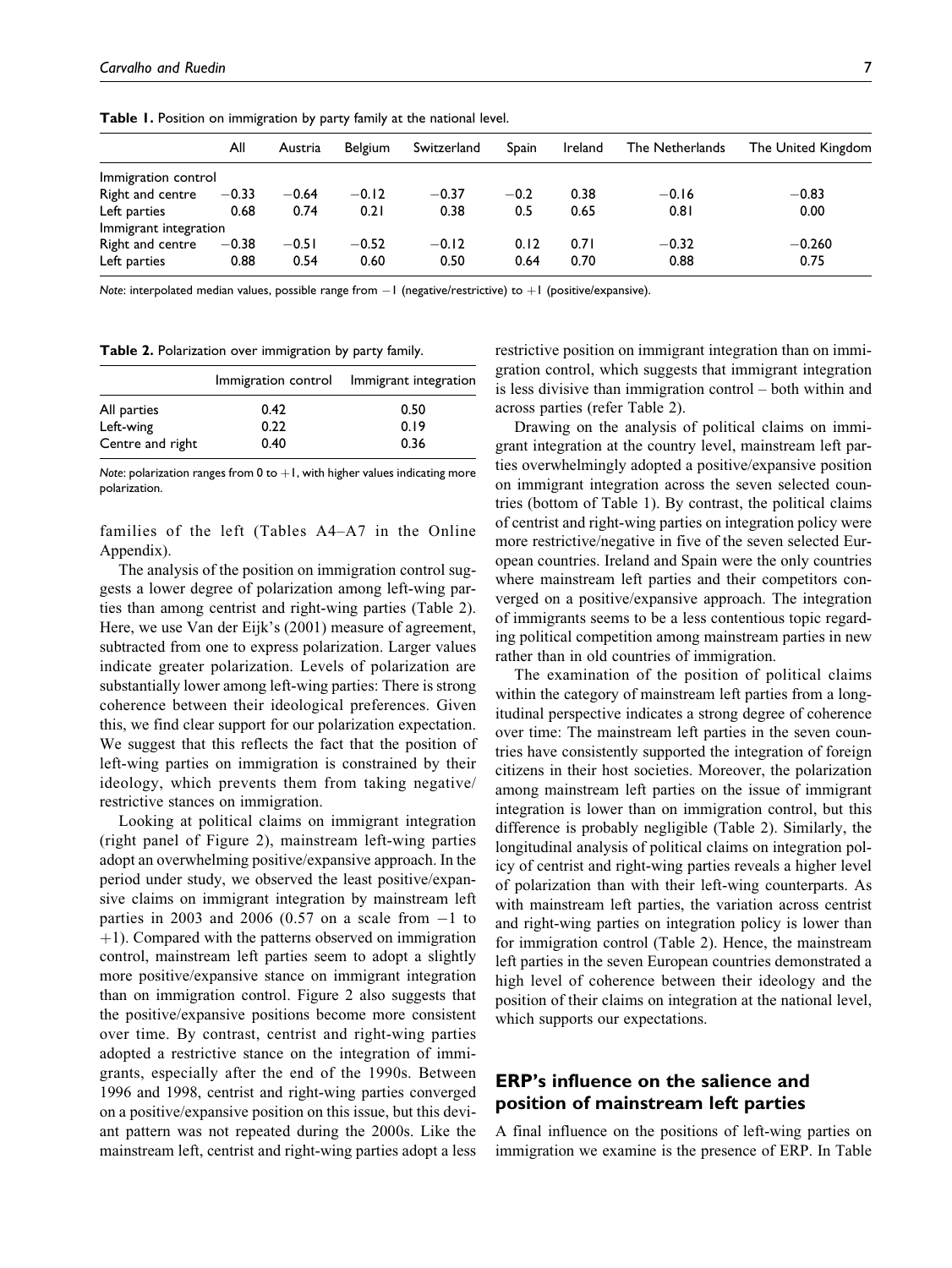A8, we show that the share of claims by left-wing parties is lower when ERPs are present in the national legislature, both on immigration control (56% vs. 35%) and on immigrant integration (60% vs. 52%). The Dutch case may shed some light, here, since, contrary to the other cases, ERPs were present in only some of the years under consideration. In line with the picture presented, the share of claims by left-wing parties was 50% in years without ERP in the national legislature and 40% in years when ERPs were present in the national legislature. For the presence or ERP in government rather than in the legislature, we find no substantive differences on the share of claims by leftwing parties.

In multivariate regression analysis with the share of claims by left-wing parties in a country and year as the outcome variables and as predictor variables the presence of ERP, the share of left-wing parties in the legislature, a binary indicator whether a left-wing party was in government, the share of immigrants, GDP growth and years nested in countries, the presence of ERP in the legislature credibly includes zero (coefficient  $-0.01$ , with  $95\%$  CI from  $-0.07$  to  $+0.05$ , Table A10). Similarly, when we use the share of ERP in the legislature as the predictor variable, it is negatively associated with the share of claims made by left-wing parties  $(-0.16, \text{ with a } 95\% \text{ CI from } -0.44 \text{ to }$ 0.14), in line with Table A8, but with great uncertainty not visible when looking at the percentages in the table: Zero is a credible value.

The presence of ERP may affect the position of claims by left-wing parties rather than their share in claimsmaking. In Table A9, we look at the interpolated median position by left-wing and centrist and right-wing parties when ERPs are present in or absent from the national legislature. If anything, it appears that left-wing parties react to the presence of ERP with slightly more claims that are more expansive on immigration control (compare van Heerden and van der Brug, 2017). However, in multivariate regression models with the position of left-wing parties as the outcome variable, the presence of ERP in the legislature or government plausibly includes zero: The coefficient for ERP presence in the national legislature is  $-0.22$  [95% CI,  $-0.56$ ,  $+0.12$ ]; the coefficient for ERP presence in government is  $0.03$  [95% CI,  $-0.29, +0.35$ ]. We conclude that there is no clear evidence that the presence of ERP – in either national legislatures or governments – has a substantial impact on the salience or position of claims on immigration.

As a test of robustness, we considered whether the position of claims differs by the kind of immigrant group discussed, or whether it was an election year. The data do not include a sufficient number of claims about immigrants from the EU in particular, so we cannot examine whether the positions of claims on immigrants from within the EU differ substantively from those associated with immigrants from outside the EU. The reason for this is that van der Brug et al. (2015) seem to have prioritized other forms of classification during coding. By contrast, we can observe that the positions to asylum seekers and refugees (mean position by left parties, 0.80) do not vary substantively from the positions to other immigrants (mean position by left parties, 0.72). Similarly, like for centre- and right-wing parties, left wing parties' positions in election years (mean position, 0.51) are around 0.2 points more restrictive on the scale from  $-1$  to  $+1$ , compared with other years (0.73). Substantively, the large difference to right-wing parties seems unaffected by elections, while there might by a general shift towards more restrictive positions that future research should examine in more detail.

## Discussion and conclusion

We have explored mainstream parties' political competition on immigration in the seven Western European countries, using claims analysis to capture the positions parties adopted in the public sphere. Given the dilemmas presented by immigration, we can expect left-wing parties to downplay immigration and focus on other issues (Odmalm and Bale, 2015). In line with issue ownership, we find that between 1995 and 2009 mainstream left parties made relatively fewer political claims on immigration control and immigrant integration than their centrist and right-wing competitors. Yet, the relationship between the political party ideology and the salience of the selected topics at the national level was challenged by the trends observed in three (Austria, Ireland and Spain) of the seven countries studied. Except for the trends observed in Switzerland and Britain, mainstream left parties seemed engaged on political competition over immigration control or integration policy despite the recurrent issue ownership of immigration by right-wing parties (Bale, 2008; Norris, 2005). This trend suggests that immigration may not constitute such a deep or even fundamental strategic dilemma for centre-left parties as it was previously assumed (de Haas and Natter, 2015).

Contrary to previous studies (Alonso and Fonseca, 2011; Breunig and Luedtke, 2008; Givens and Luedtke, 2005), our analysis suggests that the ideology of mainstream left parties is a consistent predictor of a positive/expansive approach on the political claims on immigration control and integration of immigrants. A remarkable level of congruence was identified between the mainstream left's ideology and the position of their claims on immigration and immigrant integration. This is contrasted by high levels of polarization among centrist and right-wing parties (Table 2). Our empirical analysis challenges interest-based approaches to the stances political parties take on immigration control and immigrant integration. Except for Britain, the adoption of an overwhelming positive/expansive position on immigration control by mainstream left parties suggests that parties may be less preoccupied with responsiveness to voter positions on immigration than was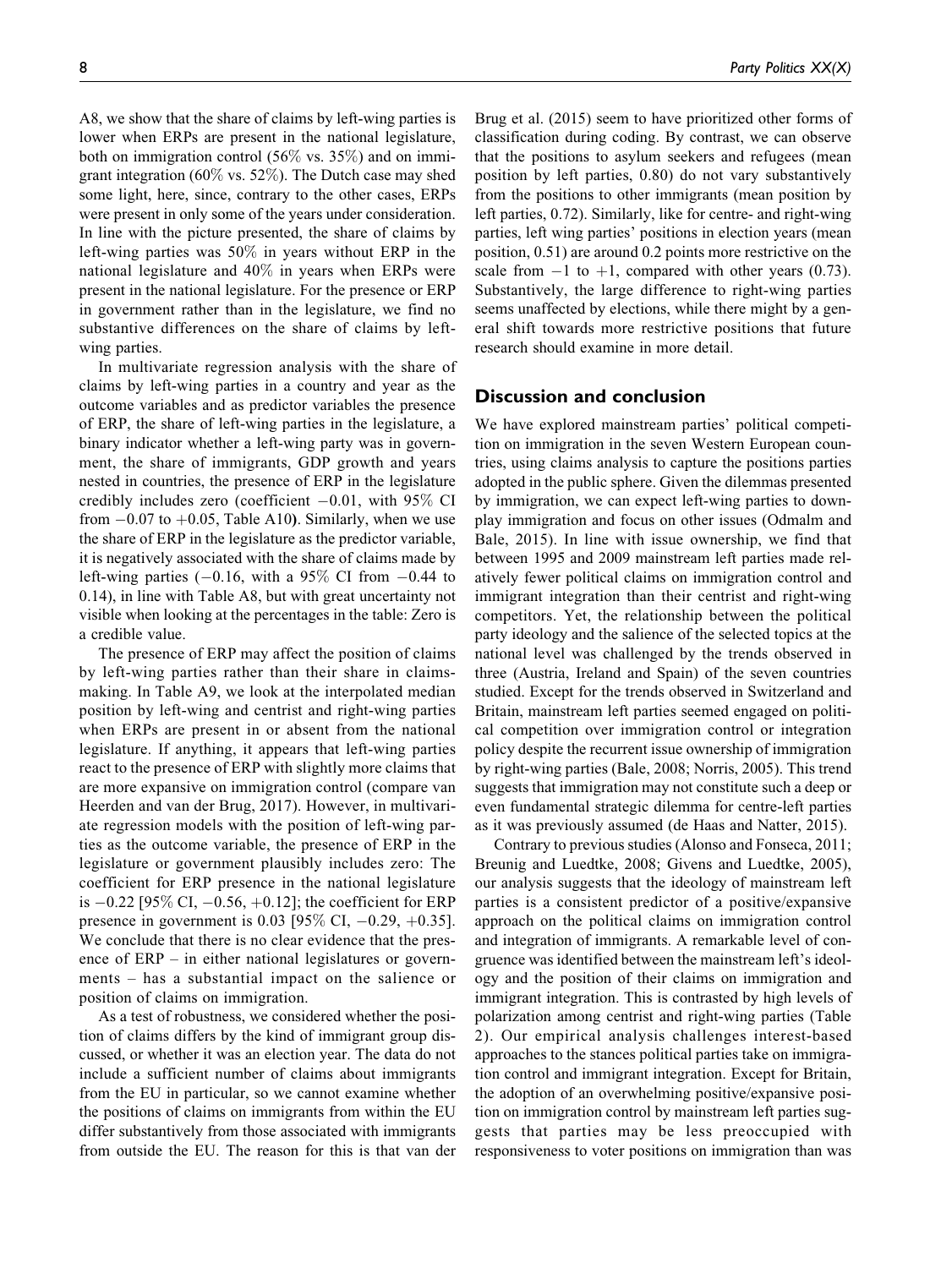suggested in the past (Givens and Luedtke, 2005; Morales et al., 2015). Left-wing parties seem to integrate claims on immigration in their general liberal profile and use these claims to underline their ideology. In line with this interpretation, the positive/expansive position of political claims of left-wing parties was comparable for immigration control and immigrant integration.

Political convergence between mainstream parties regarding a positive/expansive approach to immigration was identified in Ireland and Spain ('new' countries of immigration), while it was hardly observed in the other countries with an older history of large-scale immigration.<sup>2</sup> At a general level, the influence of ERP on the strategies by mainstream left parties on immigration control and integration policy is apparently weaker than initially expected. Generally, we found no clear evidence that the presence of ERP in national legislatures or governments would affect the claims made on immigration by left-wing parties substantively – in terms of neither salience nor position (Alonso and Fonseca, 2011; van Spanje, 2010). Therefore, our analyses challenge suggestions that mainstream left parties are particularly vulnerable to the challenges of the extreme right. The British case suggests that mainstream left parties can shift their approach towards the median voter when facing a deeply negative campaign by rightwing parties. However, similarly negative campaigns in Switzerland failed to incentivize the Swiss mainstream left to drop their positive/expansive approach. We tentatively conclude that mainstream party convergence on immigration is a more contingent political process than previously assumed and further research is needed to identify these processes.

Except for Helbling's (2014) research, the significant divergence between our conclusions and past investigations may reflect the distinct methods employed to map the stances on immigration political parties take, the case selection or the selected period. In our view, it is more appropriate to explore political claims in the public sphere to understand the position of left-wing parties than looking at the policy outcome as do, for example, Koopmans et al. (2010) or de Haas and Natter (2015). Contrary to studies focusing on policy outcomes or on party manifestos, at the level of claims-making, we find clear differences between left-wing parties' stances on immigration in comparison with centrist and right-wing parties. We argue that there are two reasons why expectations of a direct transformation of the claims and preferences by mainstream left parties into policy outputs should be downplayed: First, immigration policies are typically the outcome of a compromise between distinct stakeholders with different political inputs (Czaika and de Haas, 2013; de Haas and Natter, 2015). Second, the policymaking process is mediated by the presence of veto players in domestic political systems and the institutional context of policymaking (Abou-Chadi, 2016; Carvalho, 2016).

In short, our analysis on the political claims analysis across the seven countries suggests that the ideology of political parties is closely associated with their public stances on immigration control and immigrant integration. Put differently, the topic of immigration is not orthogonal to the left–right ideological cleavage nor does it constitute a crosscutting cleavage. Left-wing ideology is an important predictor for taking a positive/extensive position on immigration control and integration policy. By contrast, the ideological preferences of political parties seemed a weaker predictor for the salience of these topics. Notwithstanding the dilemmas posed by immigration to left-wing parties, our empirical analysis fails to support the thesis that these parties downplay political claims on these topics in their political strategies. Instead, we highlighted the intense polarization of political competition over immigration in Austria, Belgium, the Netherlands and Switzerland despite the lack of contagion effects of ERP on mainstream left stances on immigration in these countries.

Our analysis suggests that politics (in particular the ideology of mainstream left parties) trumps interest-based approaches towards political competition on immigration control and immigrant integration – at least on the level of political claims-making. Contrary to previous studies on mainstream political competition on immigration, we failed to identify a distinctive pattern between mainstream left claims on immigration control from those associated with integration policy. Therefore, the ideology of mainstream left parties seems to hold a stronger influence over their public stances than previously expected. The data suggest that political competition between mainstream parties on immigration control and integration policy has not moved 'beyond left and right' and effectively distinguishes centre-left parties from their competitors – especially in countries with a longer tradition of large immigrant inflows. Put differently, parties seem to compete over positions, not just whether immigration is emphasized. The ideologies of political parties must be considered by research on immigration even if their impact on the policy process is mediated by other exogenous and endogenous factors. Further investigation should extend this comparative analysis into a contemporary period to prevent speculative comments on the parties' positions on immigration. The British case suggests that the 2005 terrorist attack failed to produce substantial variations on the parties' positions on immigration. Future research should assess the extent to which this trend was observed after the wave of terrorist attacks across Europe in the 2010s or the so-called refugee crisis of 2015 and 2016.

## Authors' note

JC and DR designed the study; DR conducted the statistical analysis; and JC and DR wrote the paper. We gratefully acknowledge the comments provided by the two anonymous reviewers, which helped to improve this original article.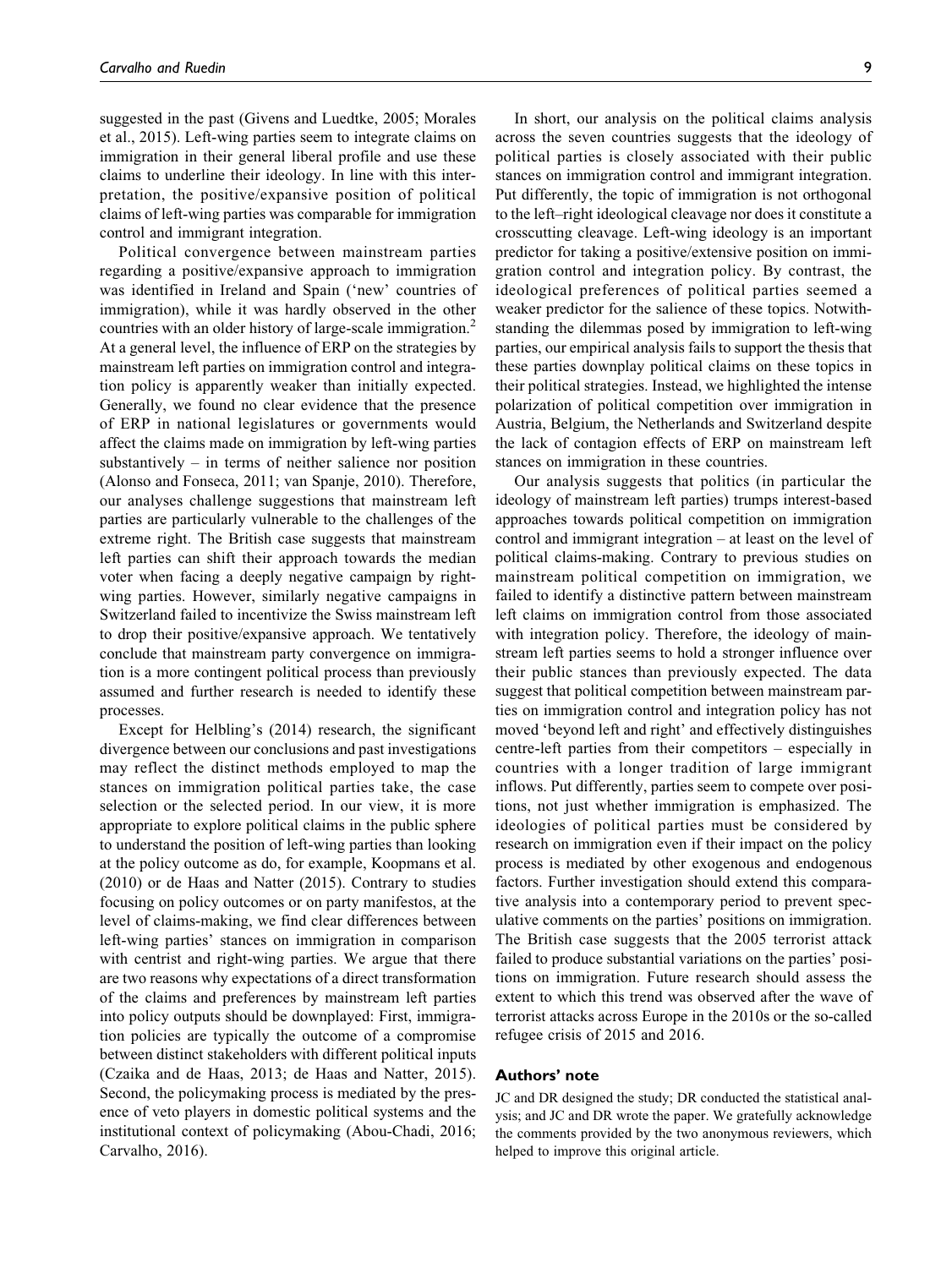## Declaration of conflicting interests

The author(s) declared no potential conflicts of interest with respect to the research, authorship, and/or publication of this article.

## Funding

The author(s) disclosed receipt of the financial support for the research, authorship and/or publication of this article: This work was supported by the Portuguese Fundação para a Ciência e Tecnologia under Grant PTDC 1069/2014.

## ORCID iD

João Miguel Duarte de Carvalho **[http://orcid.org/0000-0003-](http://orcid.org/0000-0003-3186-0954)** [3186-0954](http://orcid.org/0000-0003-3186-0954)

Didier Ruedin D<http://orcid.org/0000-0001-5213-4316>

## Supplemental material

Supplementary material for this article is available online.

### Notes

- 1. We note that the data from the CMP used do not really code positions on immigration, but confound them with positions on internal (autochthonous) minorities (codes 607 and 608) and groups like homosexuals and the disabled (code 705). The 2014 codebook addresses these deficiencies (Ruedin and Morales, 2018).
- 2. These observations should be treated with care due to a relatively small number of claims by political parties in Ireland and Spain.

### **References**

Abou-Chadi T (2016) Political and institutional determinants of immigration policies. Journal of Ethnic and Migration Studies 42(13): 2087–2110.

- Alonso S and Fonseca S (2011) Immigration, left and right. Party Politics 18(6): 865–884.
- Bale T (2008) Immigration and integration policy in Europe: why politics – and the centre-right matter. Journal of European Public Policy 15(3): 315–330.
- Bale T, Green-Pedersen C, Krouvel A, et al. (2010) If you can't beat them, join them? Explaining social democratic responses to the challenge from the populist radical right in western Europe. Political Studies 58(3): 410–426.
- Boräng F (2012) National Institutions International Migration. Labour Markets, Welfare States and Immigration Policy. Doctoral Thesis, University of Gothenburg, Gothenburg.
- Breunig C and Luedtke A (2008) What motivates the gatekeepers? Explaining governing party preferences on immigration. Governance 21(1): 123–146.
- Bürkner P (2017) brms: Bayesian Regression Models Using Stan (version 1.6.1). R. CRAN. Available at: [https://github.com/](https://github.com/paul-buerkner/brms) [paul-buerkner/brms](https://github.com/paul-buerkner/brms) (accessed 1 June 2018).
- Carvalho J (2014) Impact of Extreme-Right Parties on Immigration Policy. Comparing Britain, France and Italy. Oxon: Routledge.
- Carvalho J (2016) The impact of extreme-right parties on immigration policy in Italy and France in the early 2000s. Comparative European Politics 14(5): 663–685.
- Carvalho J (2017) Mainstream party strategies towards extreme right parties: the French 2007 and 2012 presidential elections. Government and Opposition. Epub Ahead of Print. DOI: 10. 1017/gov.2017.25.
- Carvalho J, Eatwell R and Wunderlich D (2015) The politicization of immigration in Britain. In: van der Brug W, D'Amato G, Ruedin D and Berhout J (eds) The Politicization of Migration. Oxon: Routledge, pp. 159–178.
- Czaika M and de Haas H (2013) The effectiveness of immigration policies. Population and Development Review 39(2): 487–587.
- de Haas H and Natter K (2015) The determinants of migration policies. does the political orientation of governments matter? IMI Working Paper Series, 117. Available at: [https://www.](https://www.imi.ox.ac.uk/publications/the-determinants-of-migration-policies-does-the-political-orientation-of-governments-matter) [imi.ox.ac.uk/publications/the-determinants-of-migration-poli](https://www.imi.ox.ac.uk/publications/the-determinants-of-migration-policies-does-the-political-orientation-of-governments-matter) [cies-does-the-political-orientation-of-governments-matter](https://www.imi.ox.ac.uk/publications/the-determinants-of-migration-policies-does-the-political-orientation-of-governments-matter) (accessed 1 June 2018).
- Earl J, Martin A, McCarthy J, et al. (2004) The use of newspaper data in the study of collective action. Annual Review of Sociology 30: 65–80.
- Favell A (2001) Integration policy and integration research in Europe: a review and a critique. In: Aleinikoff A and Klusmeyer D (eds) Citizenship Today: Global Perspectives and Practices, Washington: Brookings University Press, pp. 349–400.
- Geddes A (2003) The Politics of Migration and Immigration in Europe. London: Sage publications.
- Givens T (2012) Political parties. In: Rosenblum M and Tichenor D (eds) The Oxford Handbook of the Politics of International Migration, Oxford: Oxford University Press, pp. 153–170.
- Givens T and Luetke A (2005) European immigration policies in comparative perspective: issue salience, partisanship and immigrant rights. Comparative European Politics 3(1): 1–22.
- Hammar T (2010) Introduction to European immigration policy: a comparative study. In: Martiniello M and Rath J (eds) Selected Studies in International Migration and Immigrant Incorporation. Amsterdam: Amsterdam University Press, pp. 45–58.
- Hampshire J (2012) The Politics of Immigration: Contradictions of the Liberal State. Cambridge: Polity Press.
- Helbling M (2014) Framing immigration in Western Europe. Journal of Ethnic and Migration Studies 40(1): 21–41.
- Hinnfors J, Spehar A and Bucken Knapp G (2012) The missing factor: why social democracy can lead to restrictive immigration policy. Journal of European Public Policy 19(4): 585– 603.
- Hobolt S (2016) The Brexit vote: a divided nation, a divided continent. Journal of European Public Policy 23(9): 1259–1277.
- Lahav G (2004) Immigration and Politics in the New Europe. Reinventing Borders. Cambridge: Cambridge University Press.
- Lehmann P, Theres M, Merz N, et al. (2016) Manifesto Corpus. Version: 2016–6. Berlin: WZB Berlin Social Science Center.